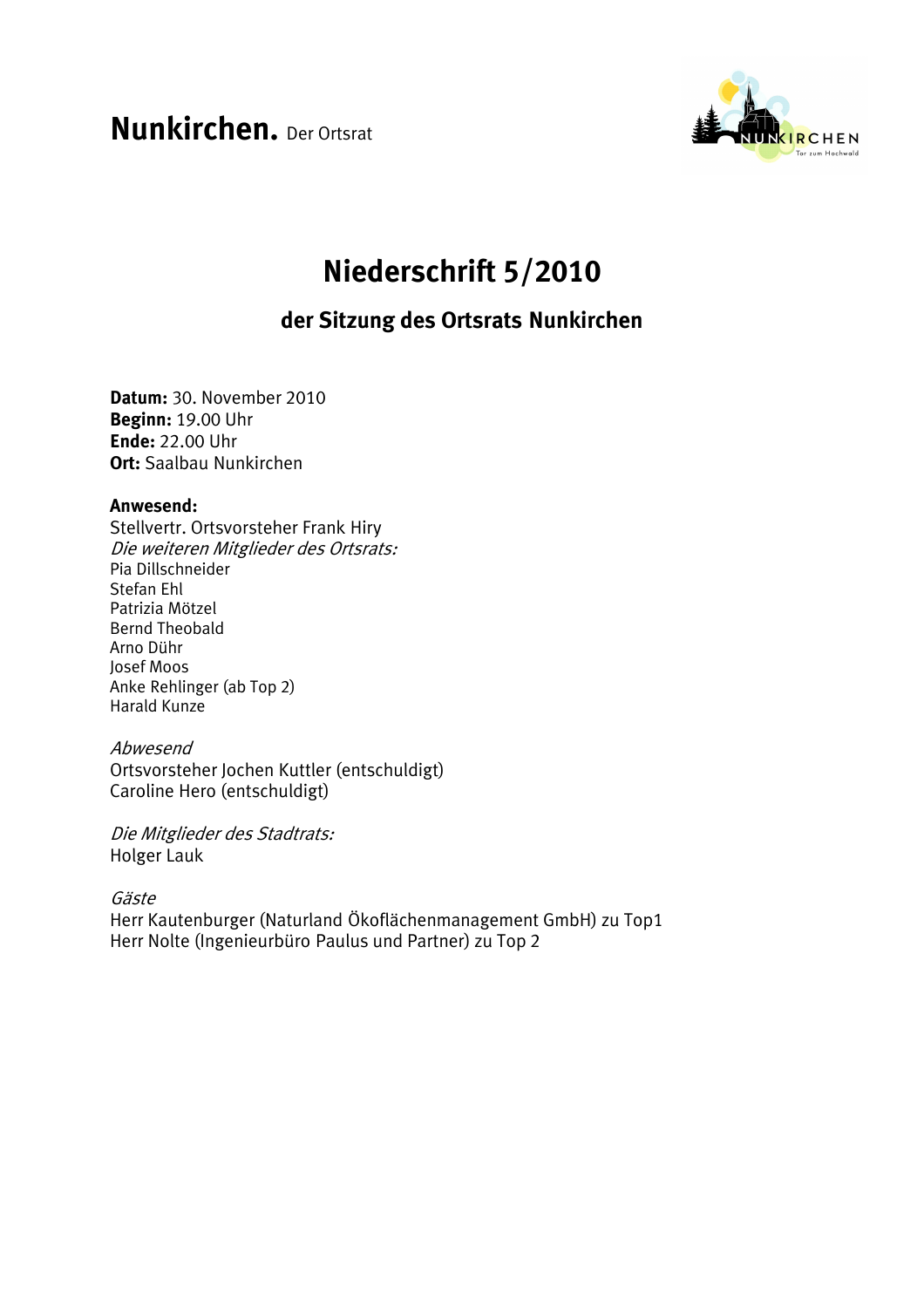## Verhandelt, Nunkirchen, den 30. November 2010

Der stellvertretende Ortsvorsteher Frank Hirv eröffnet die Sitzung des Ortsrates Nunkirchen. Er stellt fest, dass die Mitglieder mit E-Mail vom 22.11.2010 ordnungsgemäß zur Sitzung des Ortsrates eingeladen wurden und dass die Einladung entsprechend den Bestimmungen des Kommunalselbstverwaltungsgesetzes des Saarlandes in der Ausgabe 47/2010 des Amtlichen Bekanntmachungsblattes der Stadt Wadern veröffentlicht war. Ferner konstatiert er die Beschlussfähigkeit des Ortsrates.

Dagegen erhebt sich kein Widerspruch.

Frank Hiry informiert darüber, dass das Ratsmitglied Caroline Hero ihr Ortsratsmandat zurück gegeben hat, weil sie den Wohnsitz aus beruflichen Gründen nach Berlin verlegt hat. Für sie wird Jens Rödel für ProHochwald in den Ortsrat nachrücken. Er hat bereits schriftlich die Annahme des Mandates bestätigt und wird in Kürze vom Bürgermeister verpflichtet werden.

Frank Hiry bittet um die Aufnahme eines weiteren Punktes auf die Tagesordnung. Es handelt sich um den Tagesordungspunkt:

## Öffentliche Sitzung: Punkt 5)

Beratung und Beschlussfassung über eine Dorfverschönerungsmaßnahme

Der Ortsrat hat gegen diesen Vorschlag keine Einwände. Es erfolgen auch keine weiteren Anträge auf Änderung der Tagesordnung.

## Tagesordnungspunkte

#### I. Öffentliche Sitzung

- 1. Vorstellung der Renaturierung des Losheimer Baches Teilabschnitte 2 und 3
- 2. Vorstellung der Planung zum Endausbau des Straßenzugs Lindenweg
- 3. Beratung und Beschlussfassung über die Fortschreibung des Finanzplans betreffend Investitionen auf dem Friedhof Nunkirchen (2011-2014)
- 4. Beratung über die Aktualisierung und Fortschreibung des Mittelfristigen Investitionsprogramms der Stadt Wadern - Nunkirchen und Münchweiler betreffend
- 5. Beratung und Beschlussfassung über eine Dorfverschönerungsmaßnahme
- 6. Informationen des Ortsvorstehers
- 7. Fragen der Bürgerinnen und Bürger

#### II. Nichtöffentliche Sitzung

- 8. Beratung und Beschlussfassung bzgl. der Pacht eines privaten Grundstücks durch die Stadt Wadern.
- 9. Beratung und Beschlussfassung bzgl. eines Antrages auf Überschreitung der Baugrenze
- 10. Beratung und ggf. Beschlussfassung über die Herstellung des gemeindlichen Einvernehmens gem. § 36 Bau GB bzgl. eines Bauantrages
- 11. Beratung über die Verlängerung des Arbeitsvertrages eines Ortsmitarbeiters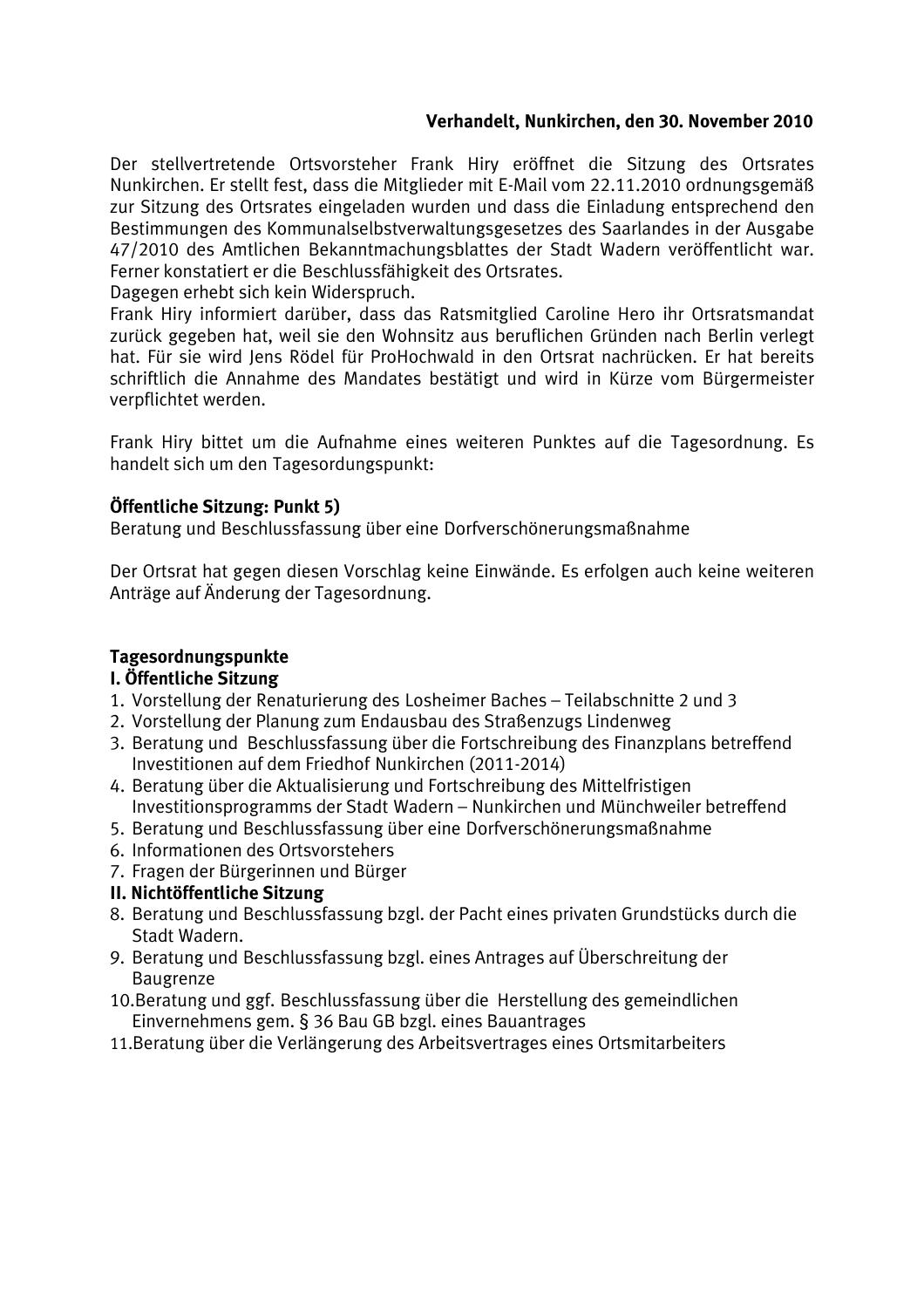## I. Öffentliche Sitzung

## Tagesordnungspunkt 1

Vorstellung der Renaturierung des Losheimer Baches - Teilabschnitte 2 und 3

Herr Kautenburger von der Naturland Ökoflächen-Management GmbH stellt die Planung des 2. und 3. Bauabschnittes vor. Im ersten Bauabschnitt wurden weitgreifende Abgrabungen zur Aktivierung der Auengräben im Abschnitt "Großbruchwies"' vorgenommen, der vorhandene Radweg wurde wieder hergestellt. In den nun folgenden Bauabschnitten ist die weitestgehende Reaktivierung des alten Bachbettes des Nunkircher Baches vorgesehen. Der Zulauf erfolgt über neu anzulegende Gräben mit einem Durchlass, der unter der Straße "Am Felswäldchen" verlaufen wird. In der Folge erfolgt bei Hochwasser eine Teilableitung von Wasser aus dem Losheimer Bach in das neue Bachbett. Bei eintretendem Hochwasser können die Auenflächen gänzlich überflutet werden. Zum Dorfteich wird ein Schütz in Abstimmung mit der Stadt Wadern eingebaut, der den Wasserzu- und ablauf zum Dorfteich regulieren wird. Im aktuellen Bach werden mit Wasserbausteinen Rampen als Fischtreppen gebaut. Mit der Maßnahme, für die die wasserrechtliche Genehmigung vorliegt, soll noch im Winter 2010/2011 begonnen werden, der Förderbescheid wird kurzfristig erwartet. Im Zuge der Diskussion fragt Frank Hirv an, ob die Wegstrecke entlang des alten Nunkircher Bachbettes auch für Wanderer zugänglich sein wird. Dies schließt Herr Kautenburger jedoch aus, weil hier Parzellen betroffen sind, die nicht im Eigentum der Naturland Ökoflächenmanagement GmbH und auch nicht im Eigentum der Stadt Wadern befindlich sind – außerdem wäre ein möglicher Weg im Winter nicht passierbar, Josef Moos regt an, die Fischtreppen nicht über die gesamte Breite des Bachbettes, sondern nur in Teilbereichen anzulegen, damit hier weiterhin ein Wasserüberschlag entsteht, an dem sich die Fische aufhalten können. Die hält er aus Sicht der Angler für notwendig. Hierzu schlägt Herr Kautenburger einen Ortstermin vor.

Der Ortsrat nimmt die Planung zur Kenntnis.

## Tagesordnungspunkt 2

#### Vorstellung der Planung zum Endausbau des Straßenzugs Lindenweg

Herr Nolte vom Ingenieurbüros Paulus und Partner stellt die Planung vor. Zwei Varianten wurden untersucht. In der Variante 1 orientiert sich die Linienführung der geplanten Straße im Endstufenausbau an der bestehenden Straße im derzeitigen Ausbauzustand. Die Kosten für die Variante 1 belaufen sich auf zirka 177.000 Euro. In der Variante 2 wird das vorhandene Betonband und die vorhandenen Entwässerungseinrichtungen neu ausgebaut und verlegt und erfolgen seitlich an den vorgesehenen Straßenzügen. In dieser Variante erfolgt dann auch eine eindeutige Trennung des Fahrzeugverkehrs und der Fußgänger. Der Ausbau erfolgt in einer Fahrbahnbreite von 3,90 Meter bis 5 Meter, die Gehwege werden eine Breite von zwei Metern haben. Das Entwässerungsband wird in einer Breite von 0.50 Metern gebaut und wird der Fahrbahn zugerechnet – damit ist gewährleistet, dass Anwohner weiterhin Parkmöglichkeiten haben werden.

Die Kosten für die Variante 2 belaufen sich auf zirka 188.000 Euro. Das Ingenieurbüro spricht sich eindeutig für die Variante 2 aus und begründet dies damit, dass eine klare Rinnenführung erfolgt und damit auch eine eindeutige Gliederung Gehweg - Fahrweg erfolgt.

Nach erfolgter Genehmigung und Finanzierung im Stadtrat wird die Baumaßnahme einen Zeitraum von zirka zwei bis drei Monaten in Anspruch nehmen. Während der Bauphase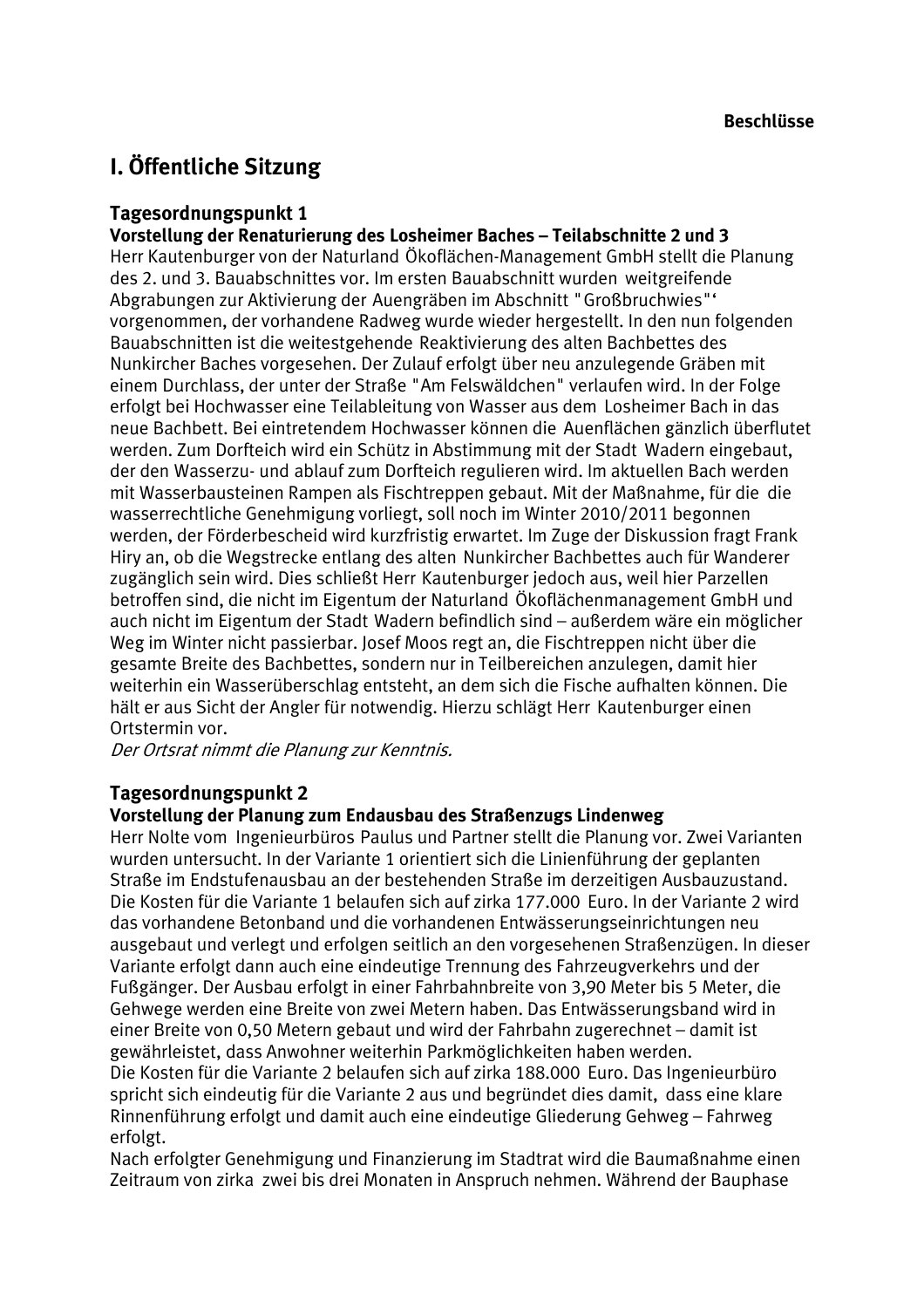wird es vorübergehend und kurzfristig zu Sperrungen einzelner Straßenabschnitte kommen – dies geschieht dann jedoch in enger Abstimmung mit den Anwohnern. Nach eingehender Diskussion spricht sich der Ortsrat für den Ausbau in der Variante 2 aus und bittet den Stadtrat, die Mittel für den Endausbau im nächsten Doppelhaushalt zur Verfügung zu stellen.

## Abstimmung: einstimmig

## Tagesordnungspunkt 3

## Beratung und Beschlussfassung über die Fortschreibung des Finanzplans betreffend Investitionen auf dem Friedhof Nunkirchen (2011-2014)

Frank Hiry führt aus, dass sich der Ortsrat seiner Verantwortung für die Kostensituation des Eigenbetriebes bewusst ist, daher werden in das Mittelfristige Investitionsprogramm für den Eigenbetrieb Friedhöfe der Stadt Wadern für Nunkirchen nur die absolut notwendigen Maßnahmen eingestellt. Er schlägt daher vor wie folgt zu beschließen:

- 1) Erweiterung Urnenfeld (2. BA voraussichtlich in 2012, 3. BA voraussichtlich in 2014) - Einstellung von je 14.000 Euro für die Jahre 2012 und 2014
- 2) Instandhaltung der Friedhofsmauer: Nachdem der einsturzgefährdete Teil der Mauer deutlich günstiger als ursprünglich kalkuliert instand gesetzt wurde, sollen die dort frei gewordenen Mittel in Höhe von rund 25.000 Euro für vorbeugende Instandhaltungsmaßnahmen genutzt werden: Einstellung von je 12.500 Euro für die Jahre 2013 und 2014.
- 3) Die Anlegung eines Grabfeldes für Einzelgräber wird voraussichtlich 2011 notwendig werden - hierfür sollen 20.000 Euro eingestellt werden
- 4) Für die Erweiterung des Rasengräberfeldes werden in 2012 voraussichtlich 10.000 Euro benötigt – dieser Betrag soll entsprechend eingestellt werden

Weitere Vorschläge aus dem Rat werden nicht eingebracht.

## Abstimmung: einstimmig

## Tagesordnungspunkt 4

#### Beratung über die Aktualisierung und Fortschreibung des Mittelfristigen Investitionsprogramms der Stadt Wadern - Nunkirchen und Münchweiler betreffend

Frank Hiry schlägt für ProHochwald folgende Maßnahmen zur Aufnahme in das Mittelfristige Investitionsprogramm vor:

#### 1. Mittelberücksichtigung im Haushalt zur weiteren Sanierung der Straße "Oberdorf" für 2011/2012/2013/2014

→ Kosten sind von der Stadtverwaltung zu ermitteln

## 2. Erstellung eines Verkehrskonzeptes im Rahmen der Planung einer Nordumgehung **Nunkirchens**

für 2012:  $\rightarrow$  40.000 EUR

3. Erneuerung des Gehweges in der Weiskircher Str. von Tankstelle Schäfer bis Brücke Für 2011:  $\rightarrow$  Kosten sind von der Stadtverwaltung zu ermitteln

## 4. Realisierung der in der nachfolgenden Prioritätenliste aufgelisteten Maßnahmen im Rahmen der Instandsetzung von Straßen

a) für 2011: 134.000 EUR (abzgl. Zuschuss)

b-d) für 2012, 2013, 2014:  $\rightarrow$  Kosten sind von der Stadtverwaltung zu ermitteln

- a) Instandsetzung der Hauptstraße in Münchweiler. Kosten: 134.000 EUR (2011)
- b) Instandsetzung Friedhofsstraße

c) Instandsetzung Neustraße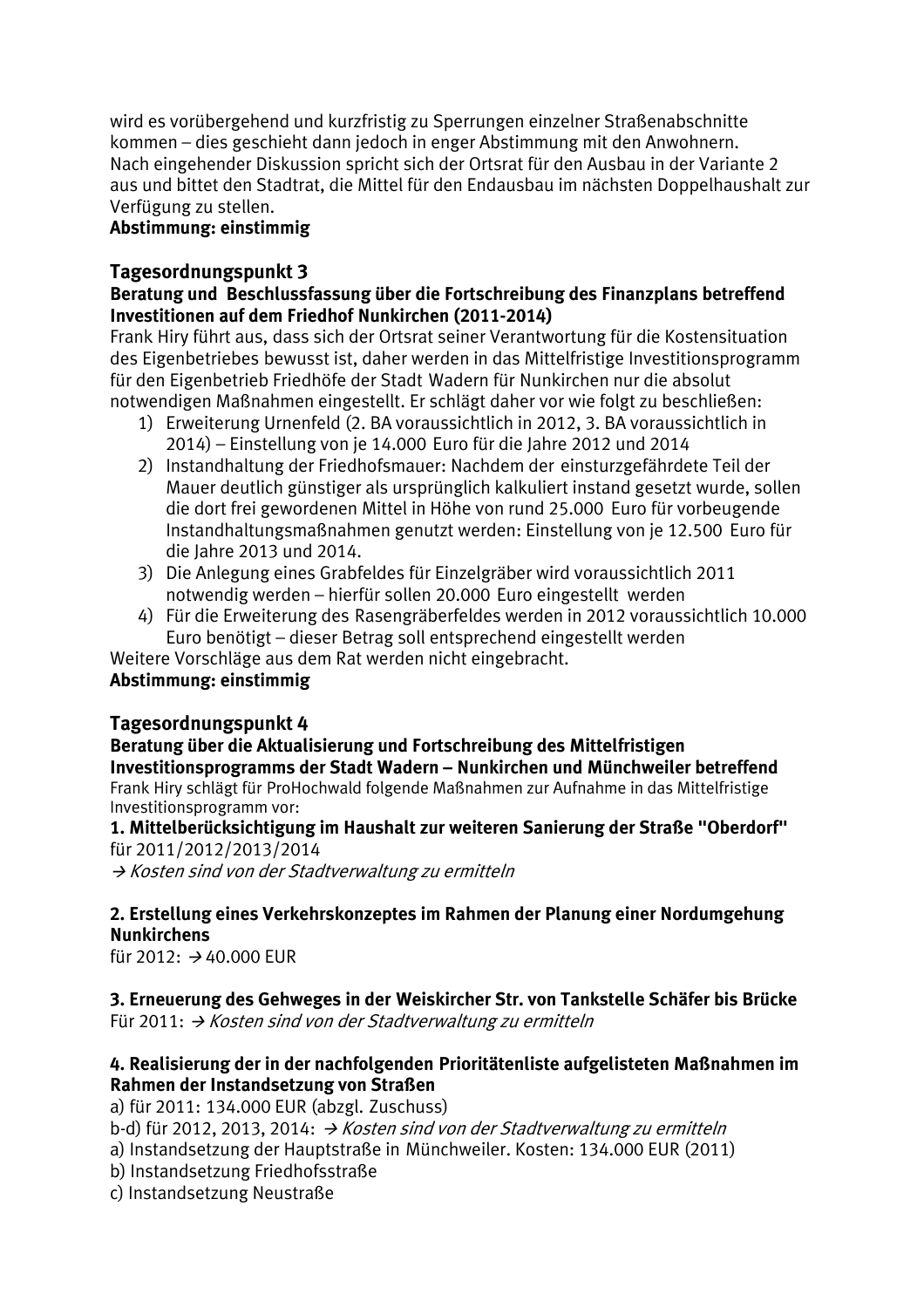## d) Instandsetzung Pastor-Fuchs-Straße

## 5. Mittelberücksichtigung im Haushalt zum Endausbau des Gewerbegebiets "Im Schachen".

für 2013: 150.000 EUR

## 6. Mittelberücksichtigung im Haushalt zum Endausbau "Lindenweg"

für  $2011 \cdot 174000$  FUR

### 7. Erschließung von Gewerbeflächen im Schachen IV, 1 Abschnitt

für 2014

→ Kosten sind von der Stadtverwaltung zu ermitteln

#### 8. Realisierung von Maßnahmen aus dem Dorfentwicklungskonzept **Aufwertung des Dorfplatzes**

(unter Beachtung der Möglichkeit von Großveranstaltungen wie z. B. Kirmes) Dorfplatz als Freizeitanlage

- Ruhebänke
- Spielgeräte z. B. Skater-Anlage
- Neugestaltung des Zugangs zum Dorfplatz
- Bolzplatz (bereits realisiert)
- Grillplatz/Grillhütte
- Kneipp- bzw. Wassertretanlage

#### Instandsetzung des Schulvorplatzes Aufwertung des Kirchenvorplatzes

durch Erhalt der Bausubstanz und Reaktivierung dieses Bereiches zum neuen / alten Dorfmittelpunkt

-erste Maßnahme: Verlegung der Stromversorgung

→ Das Dorfentwicklungsgskonzept liegt der Stadtverwaltung vor. Die Kosten der einzelnen Maßnahmen können dort entnommen werden. Einzelne Maßnahmen hieraus sollten deutlich reduziert werden, um eine Realisierung zu ermöglichen

#### 9. Endausbau der Gehwege im Hüttenwäldchen (Gegenüberliegende Seite von Anwesen Trampert bis zum Anwesen Keller)

für 2013:  $\rightarrow$  Kosten sind von der Stadtverwaltung zu ermitteln

## 10. Neuerrichtung des Aussichtspunkts Auschet

für 2012, 2013: 5000 FUR Gesamtsumme: 10.000 EUR

## 11. Erneuerung der Brücke in Münchweiler

fiir 2013 → Kosten sind von der Stadtverwaltung zu ermitteln

Folgende Ansätze aus früheren Meldungen sind nicht mehr enthalten:

- Mittelansatz für den Radweg von der OD Münchweiler bis zum Anwesen Lauk-> finanziert durch LfS
- Mittelansatz für die Ausstattung der Grundschule -> nicht ortsspezifisch, daher im städtischen Haushalt der Verwaltung zuzurechnen
- Mittelansatz für die Errichtung eines Friedwaldes -> aufgrund der Kostensituation des Eigenbetriebes nicht sinnvoll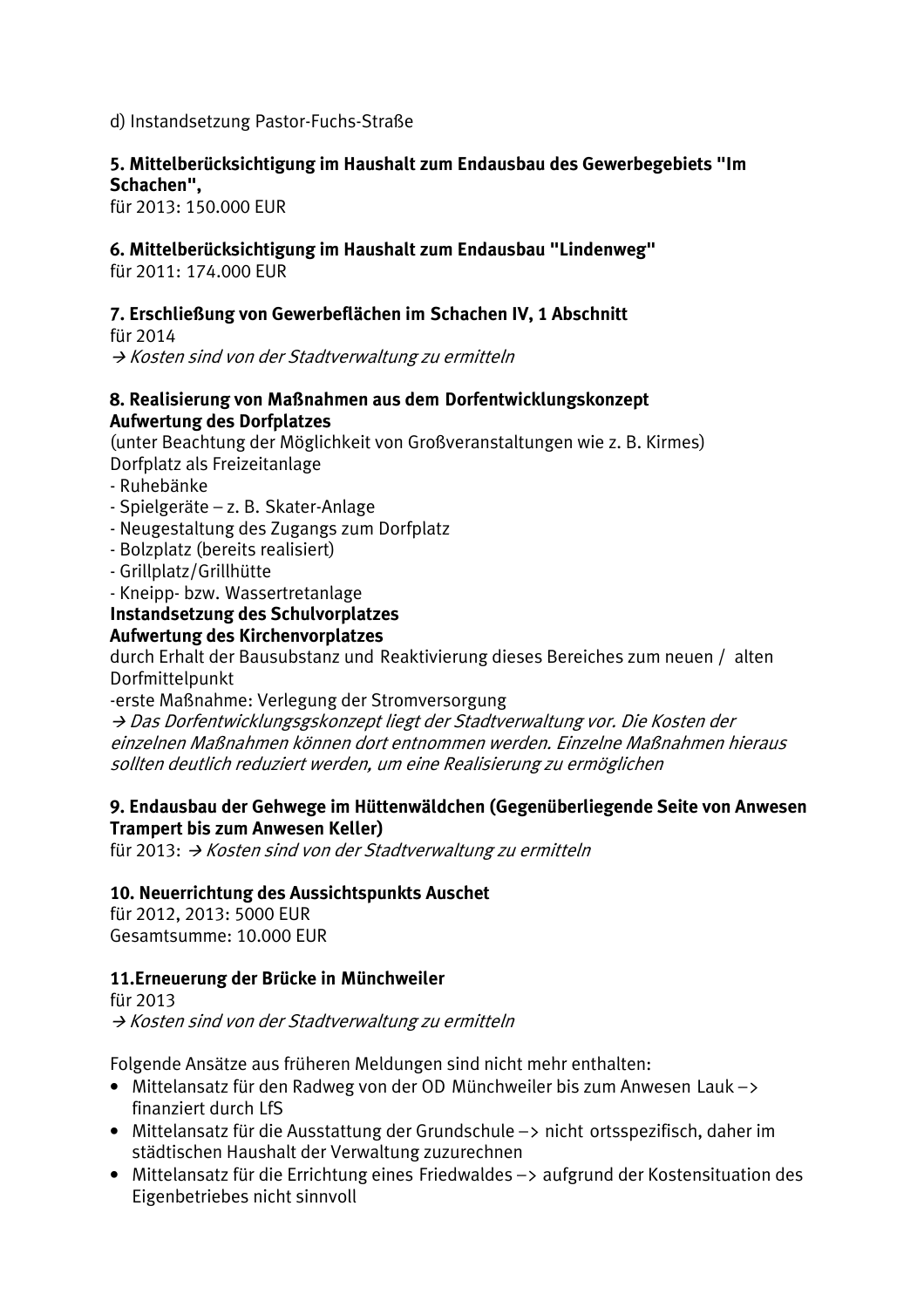- Mittelansatz für die Errichtung von Räumlichkeiten für einen Jugendclub -> derzeit kein Bedarf bzw. Engagement mehr erkennbar
- Mittelansatz für die Toiletten im Saalbau -> bereits realisiert
- Mittelansatz für die Renaturierung des Nunkircher Baches -> Umsetzung durch die Naturland Ökoflächenmanagement GmbH
- Mittelansatz für die Einrichtung eines Heimatraumes/Dorfarchivs -> Durch neue Technologien elektronische Archivierung und Präsentation im Internet möglich

Josef Moos und Anke Rehlinger sehen die Notwendigkeit der vorgenannten Maßnahmen ebenso. Sie regen an, die Oberflächenentwässerung im Gewerbegebiet im Schachen ebenfalls mit aufzunehmen im Investitionsplan – auch hier sind die Kosten von der Verwaltung zu ermitteln. Bezüglich der Instandsetzung der Allee Münchweiler soll der gesamte Straßenzug in Münchweiler betrachtet werden und nicht nur die Allee selbst. Josef Moos regt erneut an, die Straße phasenweise zu reparieren und nicht komplett instand zu setzen. Er bittet trotz bereits erfolgter Überprüfung und negativem Bescheid der Stadtverwaltung um einen Ortstermin, um die Diskussion hierüber aufzunehmen. Weiterhin soll eine Diskussion über die Weiterführung des Radweges parallel zur Losheimer Straße bis zur Weiskircher Straße mit Ableitung zum Sportplatz geführt werden.

Harald Kunze sieht die Notwendigkeit für die aufgeführten Maßnahmen ebenso und spricht sich ebenfalls nachhaltig für die Aufnahme der Planungskosten für die Erstellung eines Verkehrskonzeptes aus.

Das vom stellvertretenden Ortsvorsteher vorgeschlagene Mittelfristige Investitionsprogramm soll um den Punkt Oberflächenentwässerung im Gewerbegebiet im Schachen in 2011 ergänzt werden, die Kosten sind von der Verwaltung zu ermitteln. Abstimmung: einstimmig

## Tagesordnungspunkt 5

## Beratung und Beschlussfassung über eine Dorfverschönerungsmaßnahme

Mit der Wiedereröffnung des Wasgau - Marktes und der Fertigstellung des Ärztehauses erhält der Ortskern eine deutliche Aufwertung. Zwischen beiden Gebäuden entsteht ein "Platz der Begegnung". Der Ortsrat begrüßt ausdrücklich dieses Engagement privater Investoren und will seine Anerkennung durch die Pflanzung eines Baumes auf diesem Platz zum Ausdruck bringen. Das Einvernehmen der Ortsratsmitglieder wurde vorab bereits abgestimmt, der Baum wurde am vergangenen Samstag fachmännisch gepflanzt. Die Kosten in Höhe von 411 Euro werden aus dem Ortsratsbudget getragen. Die Ratsmitglieder Anke Rehlinger und Josef Moos nehmen an der Abstimmung nicht teil. Abstimmung: einstimmig

#### Tagesordnungspunkt 6 Informationen des Ortsvorstehers

Was hat man Ende 2009 dem Jahr 2010 nicht alles zugeschrieben: Das Krisenjahr schlechthin sollte es werden. Die Arbeitslosigkeit sollte sprunghaft steigen, die Wirtschaft völlig in den Keller gehen. Doch es kam, zumindest gesamtwirtschaftlich gesehen. ganz anders. Deutschland hat sich rascher von der Krise erholt als andere Länder. Wirtschaftsfachleute, die sich vor einem Jahr noch sicher waren, dass Deutschland in die schlimmste Krise seit Ende des Zweiten Weltkriegs schlittern würde, sprechen jetzt vom

"Neuen deutschen Wirtschaftswunder", vom Boom.

Doch der kommt leider nicht überall an. Ein Blick nach Büschfeld zeigt, wie verschieden die Entwicklung sein kann. Dass in unserem System etwas nicht stimmt, dürfte die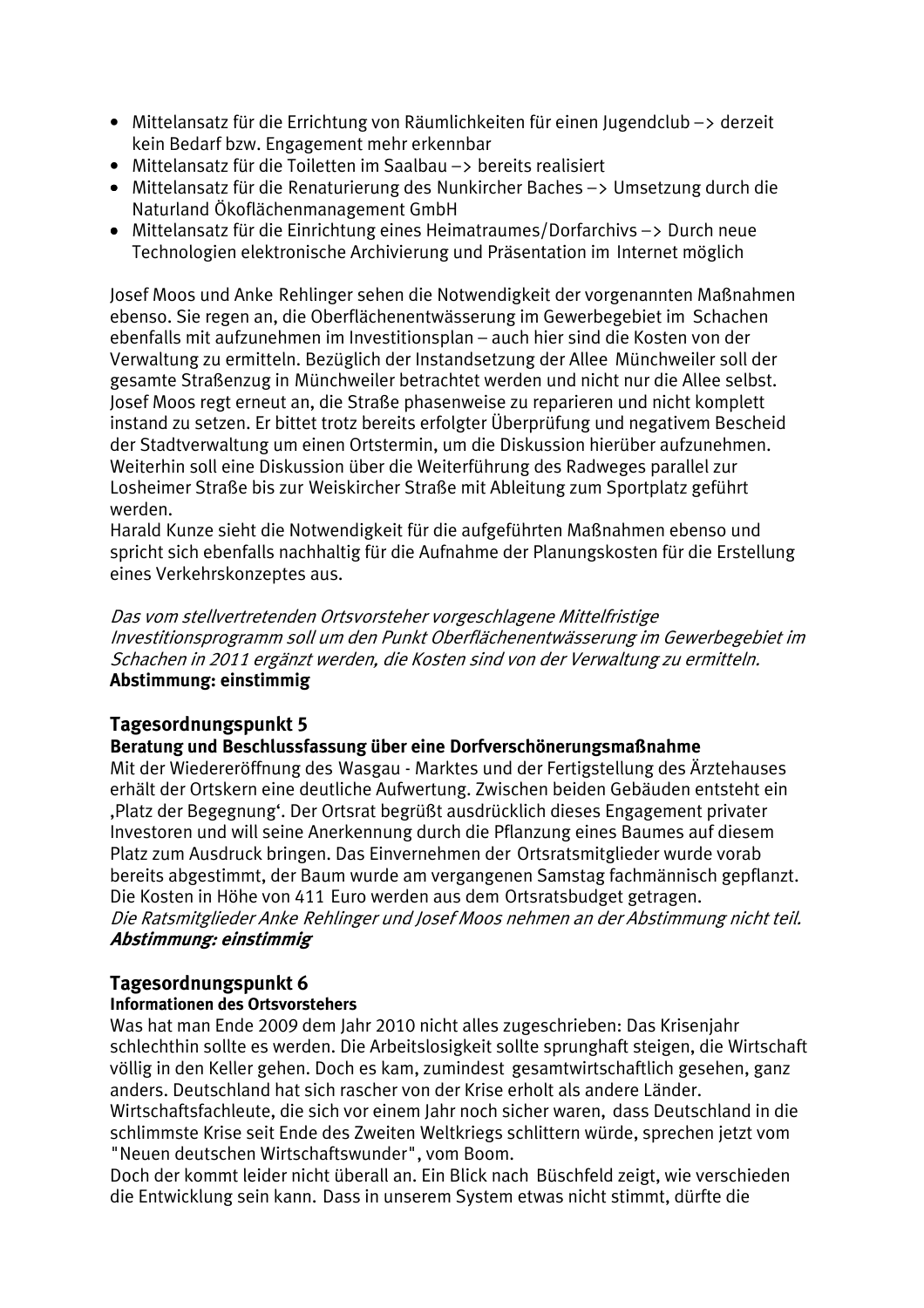Entwicklung in Büschfeld indes auch dem letzten Wirtschaftsgläubigen klar gemacht haben. Wir hier in Nunkirchen bangen mit den Mitarbeiterinnen und Mitarbeitern von SaarGummi und hoffen, dass die Arbeitsplätze trotz oder vielleicht gerade wegen des Insolvenzverfahrens, erhalten werden können.

Wenden wir uns also dem gerade ablaufenden Jahr zu. Und hier den Entwicklungen, die Nunkirchen in den letzten zwölf Monaten genommen hat. Beginnen will ich mit etwas erfreulichem.

Das Oberdorf ist auf einem weiteren Teilstück saniert worden. In einem heftigen Kraftakt ist es uns gelungen, die Gelder dafür zu akquirieren, insofern kam das

Konjunkturprogramm der Landesregierung gerade recht, um eine längst überfällige Maßnahme in trockene Tücher zu bekommen. Klar ist uns allerdings auch, dass damit das Projekt der Sanierung des Straßenzuges und der damit verbundenen Kanalverlegung noch lange nicht erledigt ist. Der Rat der Stadt Wadern muss nachlegen, damit die Arbeiten weitergehen können und das Endlos-Thema Oberdorf, das nun zu einem Thema "In den Weihern/Am Felswäldchen" wird, zu einem glücklichen Ende gebracht werden kann. Die Notwendigkeit der Maßnahme dürfte dabei niemand bestreiten, allerdings stellt sich die Frage, woher die Gelder kommen sollen. Der klamme Haushalt der Stadt bietet so gut wie keinen Spielraum mehr. Trotzdem ist diese Maßnahme unabdingbar für Nunkirchen. Dafür werden wir uns an geeigneter Stelle – nämlich in den Haushaltsberatungen - einsetzen müssen.

Ebenfalls mit Geldern aus dem Konjunkturpaket konnte die Grundschule Nunkirchen in weiten Teilen saniert werden. Das betraf sowohl die sanitären Anlagen, als auch den Brandschutz, Teile des Daches und viele andere Details. Die Toiletten und das Dach der Pausenvorhalle wurden komplett erneuert, eine Wand der Turnhalle wurde saniert. Im Inneren der Schule wurden neue Türen installiert. Insgesamt rund 250.000 Euro wurden hier in unseren Ort und damit in die Zukunft der Kinder von Nunkirchen, Büschfeld, Bardenbach und Michelbach investiert. Nicht nur dem Gebäude selbst hat die Sanierung gut getan – es war vielmehr auch eine Investition in den Grundschulstandort Nunkirchen, den wir mit allen Mitteln verteidigen wollen und werden.

Eine Standortaufwertung wird Nunkirchen aller Voraussicht nach auch in Bezug auf die Radfahrer erfahren. Der Lückenschluss des Radwegs zwischen dem Hof Fontaine und der Ortsdurchfahrt Münchweiler soll demnächst realisiert werden. Eigentlich sollten die Baumaßnahmen schon laufen, das scheint sich aber aktuell etwas zu verzögern. Nach Aufforderung des Landesbetriebs für Straßenbau wurde durch die Stadt das Baurecht mittlerweile hergestellt. Läuft alles nach Plan, bleibt den Radfahrern der gefährliche Abstecher auf die viel befahrene und an dieser Stelle besonders enge B268 in Zukunft erspart. Bis die Maßnahme spruchreif wurde, gingen rund 20 E-Mails zwischen Ortsvorsteher Jochen Kuttler und dem Landesbetrieb für Straßenbau hin und her, gab es ein Treffen zwischen LfS und dem zuständigen Staatssekretär im Umweltministerium vor Ort und schließlich eine Zusage des LfS, die auch für die Weiterführung der Trasse nach Nunkirchen bis zum Anwesen Lauk gilt. Wenn alles so hinhaut, wie wir uns dass vorstellen, dann können wir mit Fug und Recht von einem schönen Erfolg sprechen. Einem Erfolg, der zeigt, dass sich Beharrlichkeit auszeichnet und dass es sinnvoll ist, das Zepter des Handelns zu ergreifen. Bei aller Freude über den realisierten und noch auszuführenden Lückenschluss im Radwegenetz möchte ich aber noch auf eine Lücke hinweisen, die ebenfalls vielen Radfahrern das Leben schwer macht. Zwischen Nunkirchen und Bardenbach fehlt auf etwa zwei Kilometern ein straßenbegleitender Radweg, auch hier klafft eine Lücke, die die Radfahrer auf die gefährliche, enge und viel befahrene Landstraße zwingt. Auch hier kommt es einem Schildbürgerstreich nahe, dass man zwar von Primstal nach Bardenbach kommt, dann aber quasi in Bardenbach vor dem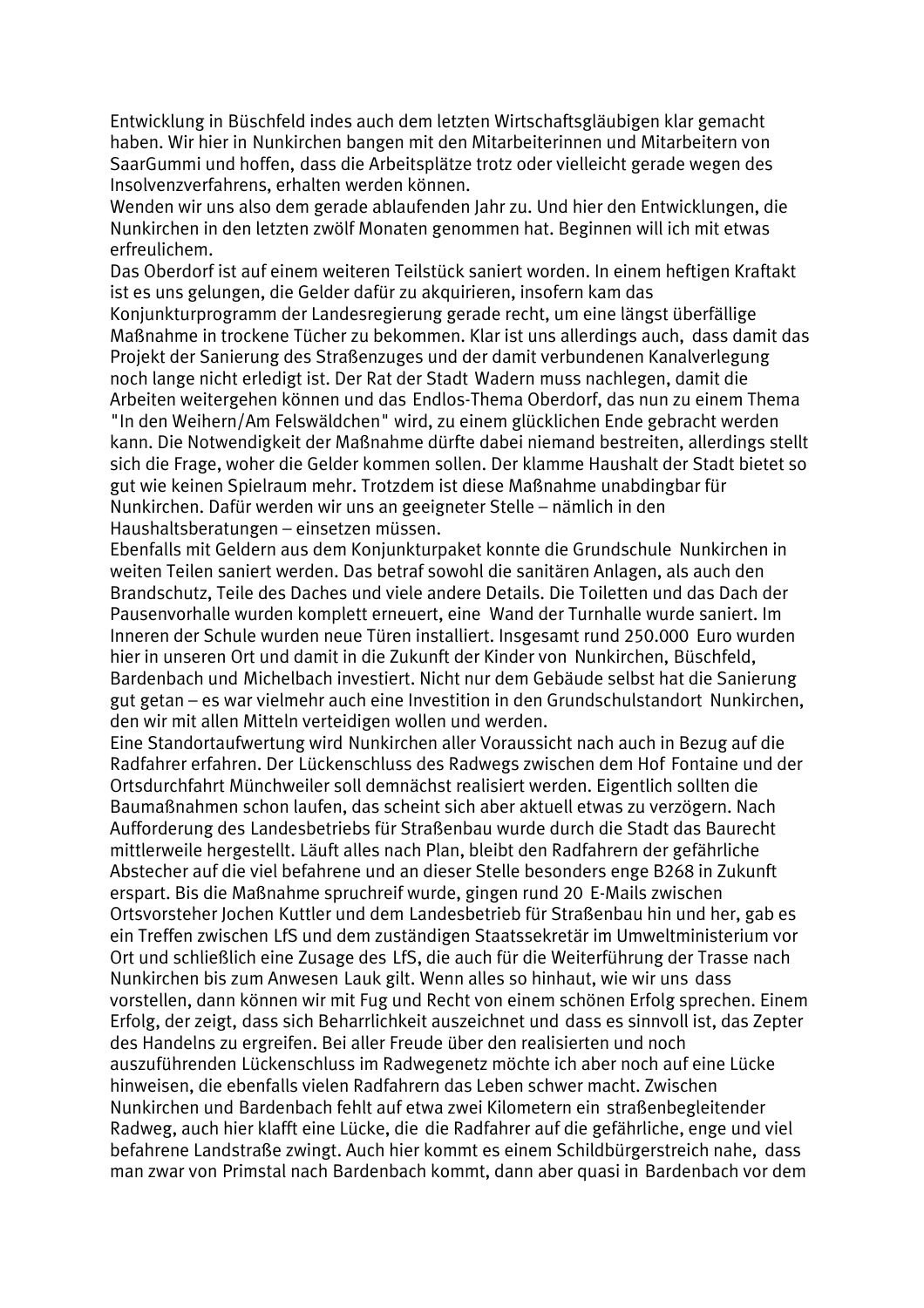Nichts steht bzw. auf die gefährliche Straße wechseln muss. Wir fordern den LfS auch hier auf, Abhilfe zu schaffen und werden an geeigneter Stelle anklopfen.

Der Straßenverkehr mit all seinen Auswirkungen war auch der Grund, warum sich der Ortsrat 2009 entschloss, aus seinen Mitteln drei Geschwindigkeitsanzeigen anzuschaffen, die den nach Nunkirchen einfahrenden Autofahrern signalisieren sollen, doch bitte den Fuß vom Gas zu nehmen. Das Experiment kann man voll und ganz als gelungen bezeichnen. Die Anwohner sind rund herum zufrieden und die Smilies sind für viele etwas zu eilige Autofahrer Grund genug, kräftig in die Eisen zu gehen, nachdem sie das Ortsschild passiert haben. Eine erfreuliche Entwicklung, die wir meines Erachtens im kommenden Jahr noch dadurch nachhaltiger machen sollten, dass wir auch in der Weiskircher Straße in der Höhe der Getränkestraße, einen Geschwindigkeitsanzeige installieren lassen sollten. Die lange Gerade in den Ort hinein verführt zum Rasen. Eine Erinnerung daran, dass hier ebenfalls 50 Kilometer in der Stunde gefahren werden dürfen, scheint mehr als angebracht.

Ein anderes Thema: 2010 wurde die seit langem baufällige Friedhofsmauer im rückwärtigen Bereich in Richtung des Neubaugebiets Newer III saniert. Damit konnte ein lang gehegter Wunsch des Ortsrates, aber auch der vieler Bürgerinnen und Bürger erfüllt werden. Hier werden wir am Ball bleiben müssen, da auch der restliche Teil der Mauer vorausschauend instand gehalten werden muss, um massiven Schäden vorzubeugen, die dann wesentlich teurer saniert werden müssen. Allerdings ist die Dringlichkeit hier nicht mit der des jetzt sanierten Mauerstücks zu vergleichen. Nichtsdestotrotz muss die Maßnahme angegangen werden. Und dafür werden wir sorgen.

Der Friedhof wird uns als Thema auch in 2011, allerdings mit anderem Hintergrund. beschäftigen. Zum 1. Januar nimmt die Stadt Wadern die Pflege der Anlagen in die eigene Hand. Zum einen erwarten sich sowohl der Orts- als auch der Stadtrat durch die Synergieeffekte Einsparungen, zum anderen erhoffen sich viele Bürger, dass die Ortsvorsteher wieder mehr Einfluss auf das Geschehen auf den Friedhöfen bekommen. Das wird kein frommer Wunsch bleiben, sondern ist im neuen Konzept für die Friedhofspflege ein wichtiger Bestandteil. Der Stadtrat blieb mit seiner Entscheidung für die Rekommunalisierung der Friedhöfe übrigens bei seiner Linie, den Ortschaften der Stadt mehr Eigenverantwortlichkeit zuzubilligen. In gleicher Hinsicht ist auch die Entscheidung vom Januar 2010 zu sehen, die Kompetenzen der Ortsräte deutlich zu erweitern. Seither entscheiden die Räte vor Ort abschließend über Grundstücksverkäufe und -verpachtungen. Sie vergeben Planungsaufträge und sind allein zuständig, wenn es um die Aufstellung von örtlichen Bauvorschriften und die Entscheidung über Ausnahmen hierüber geht. Auch über die Ausnahme von Festsetzungen des Bebauungsplans entscheiden die Ortsräte autark. Uns scheint das der richtige Weg zu sein. Politikverdrossenheit und der Entfremdung der Bürgerinnen und Bürgern vom politischen Geschehen entgegenzuwirken. Den Ortsräten mehr Gewicht zu verleihen, bedeutet, die

politische Teilhabe zu stärken. Das kann wohl kaum falsch sein.

Lenken wir unsere Aufmerksamkeit nun weg von der öffentlichen Hand und betrachten das private Engagement in 2010. Auch dort wurde kräftig Geld ausgegeben und in die Infrastruktur von Nunkirchen investiert. Am 28. Juni 2010 wurde der neue Wasgau-Markt eröffnet und gleichzeitig das Provisorium Einkaufszelt geschlossen. Dem neuen Treffpunkt in der Ortsmitte kommt sowohl architektonisch als auch inhaltlich eine wichtige Mittlerfunktion zu. Zum einen als Versorgungseinheit für Nunkirchen und Umgebung und zum anderen als Treffpunkt für die Menschen aus dem Ort. Ein Stadtteil von 2500 Einwohnern ohne Supermarkt ist fast undenkbar. Es hätte allerdings nicht viel gefehlt und es wäre genauso gekommen. Insofern bedanke ich mich bei allen, die mit geholfen haben, dass der Neubau möglich wurde. Wir jedenfalls haben das unsere dazu getan, als Mittler zwischen Bauherr, Landgebern, Genehmigungsbehörden und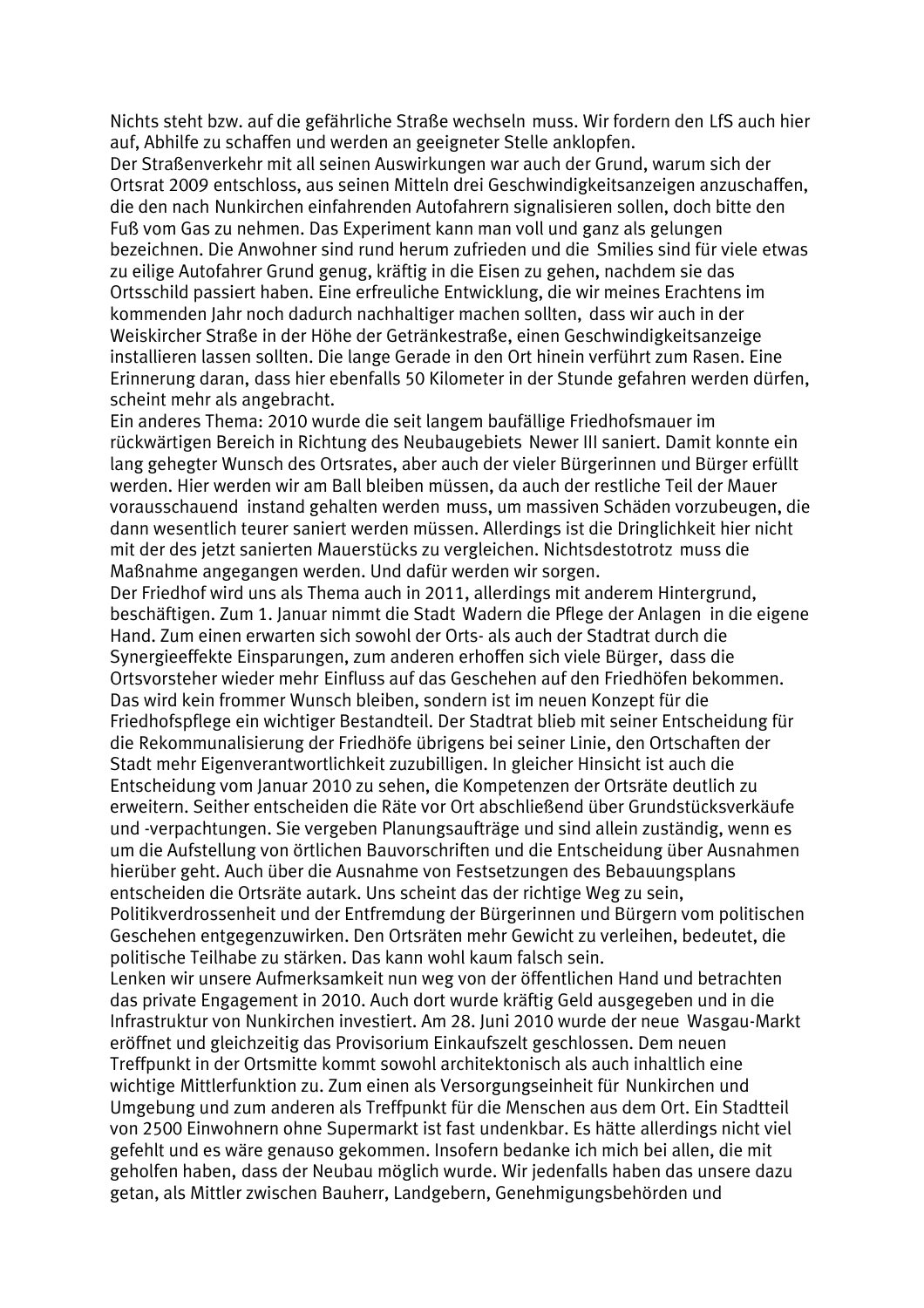Stadtverwaltung zu fungieren. Eine Engagement, dass sich ausgezahlt hat und auf das wir ruhig auch ein bisschen stolz sein dürfen. Das neue Ärztehaus komplettiert die Aufwertung unseres Ortskerns und mit dem "Platz der Begegnung' zeigen die Investoren auch ihr Engagement für unseren Ort.

Stolz dürfen wir auch auf etwas sein, worüber man normalerweise nicht gerne spricht. Nämlich über Toiletten. In diesem Fall machen wir eine Ausnahme. Denn die Sanierung der sanitären Anlagen im Saalbau war seit langem ein Anliegen. Und wie Ortsvorsteher Jochen Kuttler und Dechant Willmes es während des Neujahrsausblicks im Januar 2010 gemeinsam angekündigt hatten, wurde das Projekt im Februar angegangen. Wie das so ist, wenn man anfängt zu graben und zu ändern, mussten wir auch hier feststellen, dass etliche Leitungen noch maroder waren als angenommen und etliche Rohre samt Anschlüsse ausgewechselt werden mussten. Das schlug sich auf den Investitionskosten nieder, die aber immer noch wesentlich niedriger liegen als bei vergleichbaren Projekten dieser Größenordnung. Das ist vor allen Dingen dem beherzten Einsatz von etlichen ehrenamtlichen Helfern zu verdanken, die Tage und Abende im Kellergeschoss des Saalbaus verbrachten, um das Projekt nach vorn zu bringen. Mittlerweile ist die Maßnahme abgeschlossen. Die sanitären Anlagen im Saalbau wurden völlig überholt und präsentieren sich ebenso sauber wie freundlich wie modern. Kleiner Nebeneffekt der Maßnahme: auch der Saal im Kellergeschoss zeigt sich in völlig anderem Licht. Er wurde ebenfalls neu gefliest und neu gestrichen. Ein herzliches Dankeschön hier allen Helfern und auch an die Nutzer des Saalbaus, die in dieser Zeit mehr als einmal Geduld beweisen mussten und dies auch taten. Neben der Sanierung an sich, konnten wir auch den Saal im Obergeschoss des Saalbaus mit neuen Möbeln ausrichten, die damit endlich auch den versicherungstechnischen Ansprüchen genügen. Der Saalbau Nunkirchen zeigt sich mittlerweile von einer freundlichen, modernen und vor allen Dingen vielfältig nutzbaren Seite. Eine wichtige Komponente, um das Gebäude zu vermieten, was wiederum den Unterhalt in der Zukunft decken soll oder zumindest dazu beiträgt, das Defizit so gering wie möglich zu halten.

Gehen wir nach draußen. Am 12. September 2010 wurde ein Projekt seiner Bestimmung übergeben, dessen Realisierung rund zwei Jahre gedauert hat. Nunkirchen hat seitdem einen Rundwanderweg. Auf 27 Kilometern führt der "Hannejuschtweg" rund um und durch unser Dorf. 15 aufgestellte Tafeln erzählen von der Geschichte unseres Ortes, zwei Sinnenbänke laden zum Innehalten ein, etliche Bänke zur Rast. Mit der Realisierung des Rundwanderwegs hat "Kultur am Tor" nicht nur die Jury von "Tatort Dorfmitte" überzeugt, sondern sich auch um den Ort verdient gemacht. Ein herzliches Dankeschön gilt den Verantwortlichen von "Kultur am Tor" für ihren unermüdlichen Einsatz in dieser Sache. Das Projekt "Hannejuschtweg" zeigt einmal mehr, dass die Menschen sowohl am Engagement für ihren Ort als auch an dessen Geschichte interessiert sind. In diese Richtung gilt es weiter zu arbeiten. Und dass wir kulturell richtig gut aufgestellt sind, ist schon seit einigen Jahren festzustellen.

2010 war eigentlich ein gutes Jahr für unseren Ort. Trotz Krisenstimmung landauf landab haben wir viel erreichen können. Der Weg der kleinen Schritte tut Nunkirchen gut. Und er führt auf Dauer auch zum Erfolg, wie die Punkte, die ich eben zitiert habe, ja eindrucksvoll unter Beweis stellen. Unser Ort lebt aber nicht allein von Maßnahmen und Projekten, sondern von den Menschen, die dahinterstecken. Ohne Engagement und den unbändigen Willen, gemeinsam etwas zu verändern, gemeinsam an einem Strang zu ziehen, würde unser Dorf, wie jedes andere auch, in Lethargie verfallen. Abschreckende Beispiele hierfür gibt es genug. Seien wir froh, dass das in Nunkirchen anders ist, dass es Menschen gibt, die Spaß am Engagement haben, die ihren Ort lieben und wertschätzen und die weiter darauf drängen werden, dass Nunkirchen mit der Zeit geht, ohne dabei aber sein Gesicht zu verlieren. Ich bedanke mich, auch im Namen von Ortsvorsteher Jochen Kuttler – bei